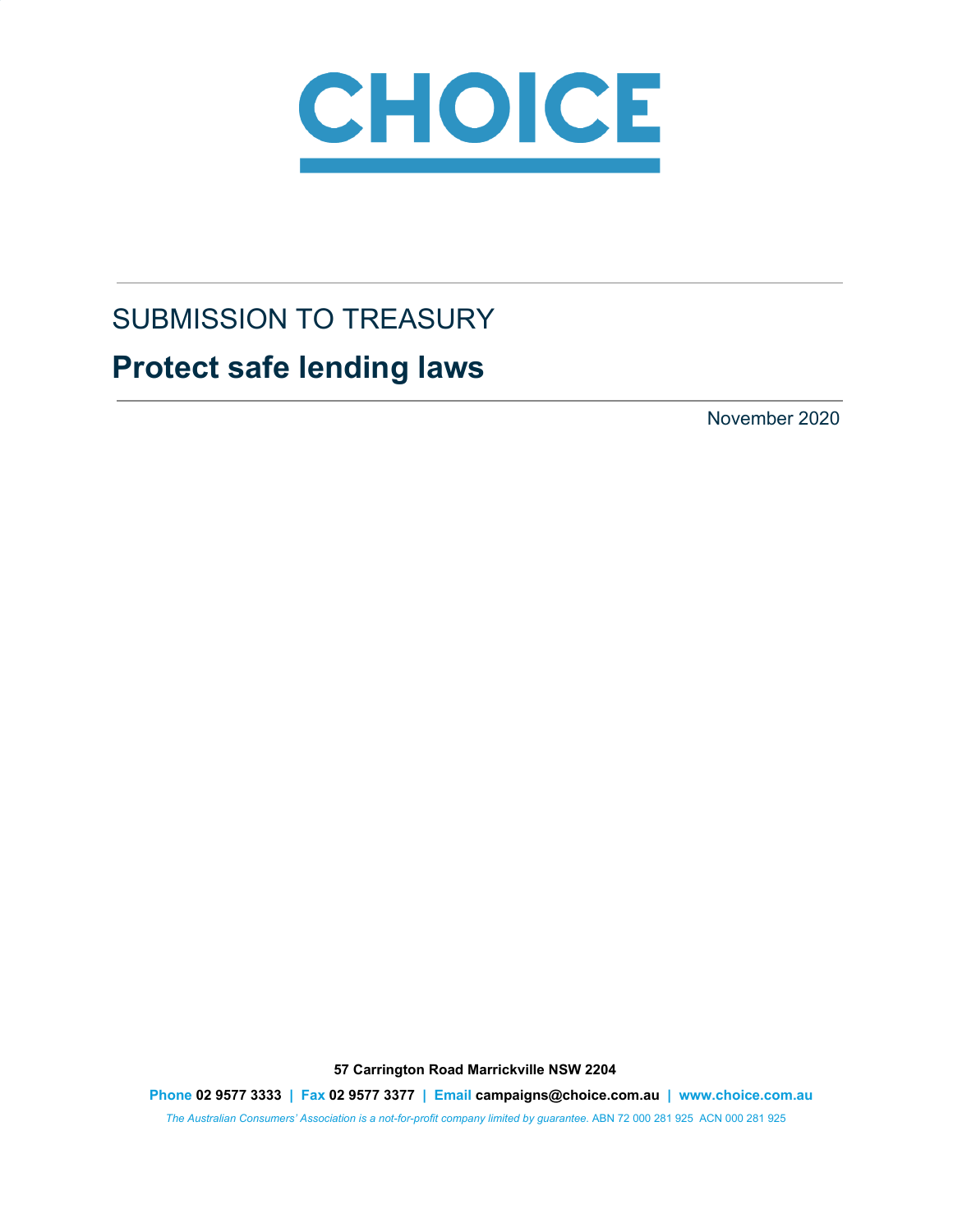

# <span id="page-1-0"></span>**Contents**

| <b>Contents</b>                                                                 | $\mathbf{2}$ |
|---------------------------------------------------------------------------------|--------------|
| <b>INTRODUCTION</b>                                                             | 3            |
| Axing responsible lending laws will be harmful for our economic recovery        | 5            |
| Credit card protections will be removed or significantly weakened               | 8            |
| People will lose legal rights                                                   | 11           |
| Consumer protections for mortgage brokers will be watered down                  | 13.          |
| Penalties for unfair lending will be significantly weakened or removed entirely | 16           |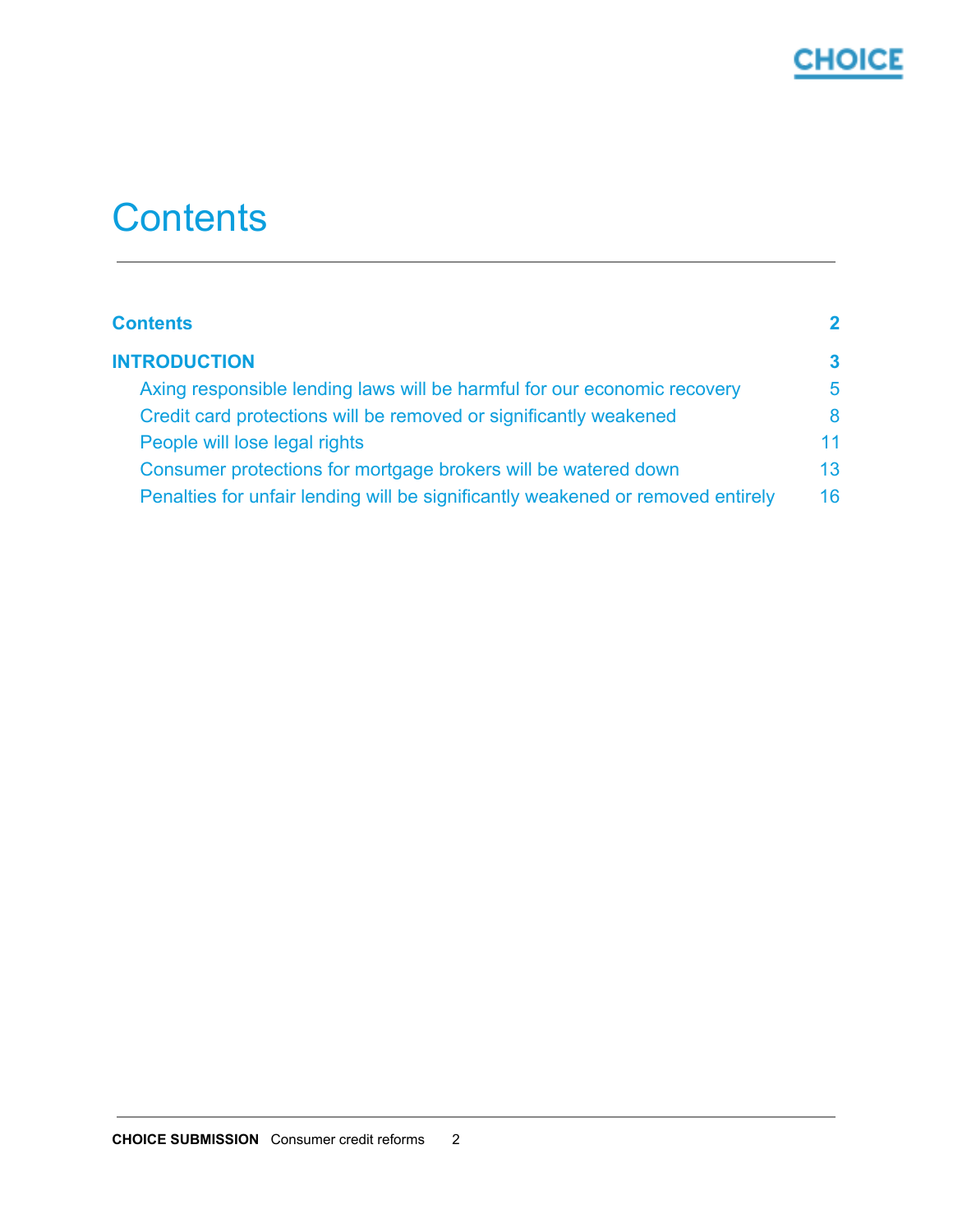# <span id="page-2-0"></span>INTRODUCTION

Safe lending laws are an essential pillar of Australia's consumer protection framework.

Axing safe lending laws will cause lasting harm to people and the Australian community. It will tilt the balance of power firmly towards Australia's major banks and lenders.

**This policy will lead to a debt disaster in Australia.** Australia already has the second highest level of personal household debt in Australia. $1$  1.9 million people are already struggling with credit card debt. $2$  Mortgage stress is at record levels. Over 40% of Australians are currently experiencing mortgage stress, with over 50% of Tasmanian mortgage holders experiencing mortgage stress.<sup>3</sup> Allowing unfettered lending by lenders will further only exacerbate household debt and financial hardship in households across Australia.

### **The Government's proposal contradicts the Banking Royal Commission's first** recommendation.<sup>4</sup> After the scandals of the Royal Commission, the Australian community expects stronger and fairer financial services laws, not weaker laws. T It is clear the hard-fought lessons of the Global Financial Crisis and Banking Royal Commission have been forgotten.

**This policy will hurt people.** Lenders consistently show flagrant disregard for the financial wellbeing of people when lending money. Financial counsellors and community legal centres regularly assist people who have been sold by lenders into unaffordable or unsuitable debt. The impact of this is devastating. It affects people's livelihood, mental health, relationships, and sense of being in the world. Axing safe lending laws will simply be a green light for the banks to increase reckless lending in Australia and will hurt people.

**CHOICE does not support the Government's proposal to axe safe lending laws.** During a global pandemic and our first recession in three decades, banks need to take more, not less care.

<sup>&</sup>lt;sup>1</sup> Australian Parliamentary Library, 2020, 'Monthly Statistical Bulletin - September 2020', p.18

https://parlinfo.aph.gov.au/parlInfo/download/library/prspub/WUKX6/upload\_binary/WUKX6.pdf;fileType=application/pdf  $2$  ASIC 2018, REP 580 Credit card lending in Australia

<sup>3</sup> Digital Finance Analytics 2020, ' Household Financial Stress Reaches New High', October,

https://digitalfinanceanalytics.com/blog/household-financial-stress-reaches-new-high/

<sup>4</sup> Royal Commission into Misconduct in the Banking, Superannuation and Financial Services Industry, 2019, Final Report, recommendation 1.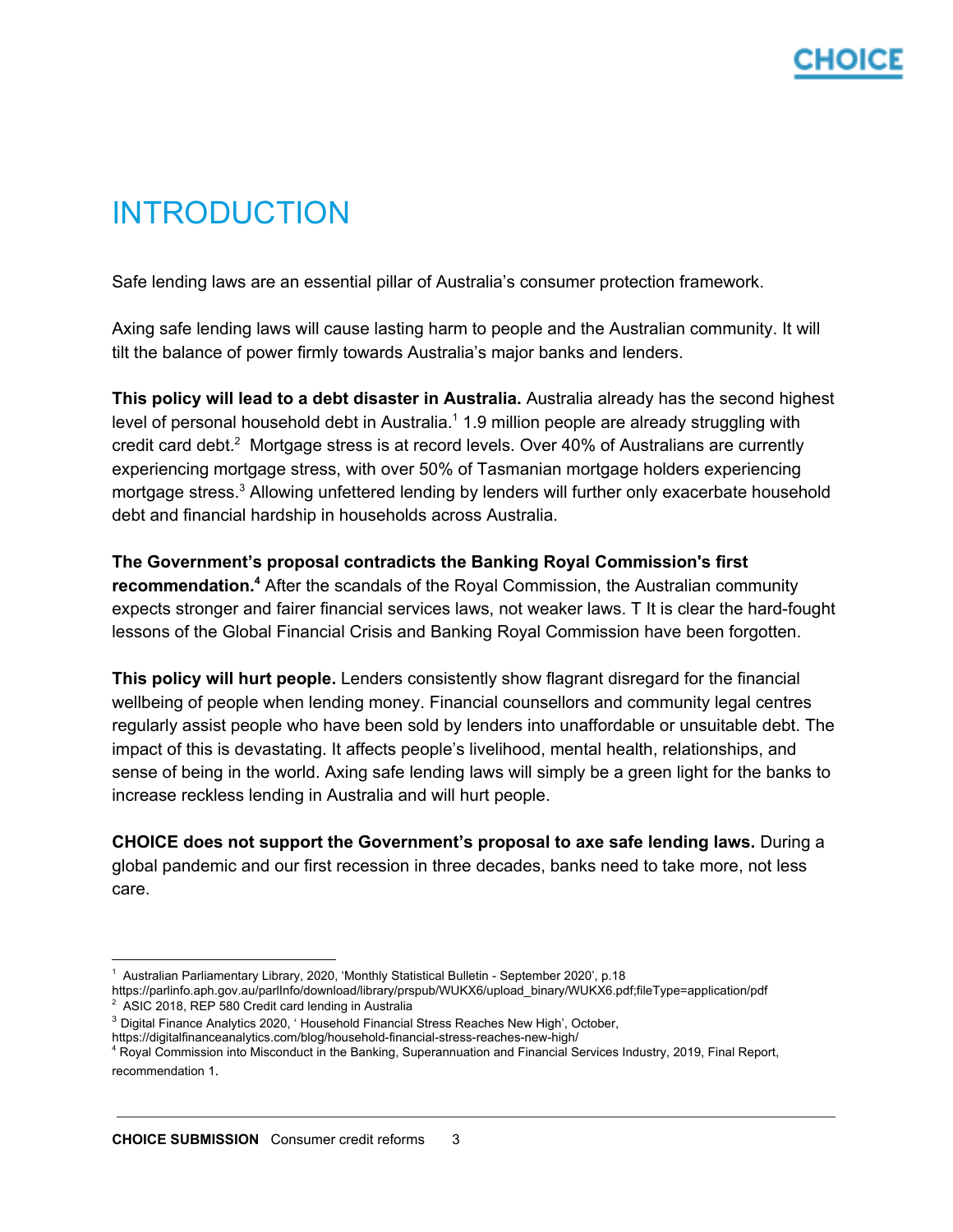

In November 2020, CHOICE asked people to share personal experiences of unfair lending by Australia's banks. Over 800 people responded with stories of predatory lending by banks and explained why safe lending laws are important. We have included these stories throughout the submission so that people have the opportunity to share in their own words the human impact of irresponsible lending. 5

CHOICE is a signatory of the joint consumer submission to this consultation. However, in this submission, CHOICE wishes to shares people's personal experiences and highlight five glaring defects with the proposal:

- axing responsible lending laws will be harmful for our economic recovery;
- people will lose individual legal rights;
- protections against credit card selling will be scrapped;
- penalties for banks will be scrapped entirely or significantly watered down; and
- consumer protections for mortgage brokers will be weakened.

<sup>&</sup>lt;sup>5</sup> Names with an asterix have been changed for privacy reasons.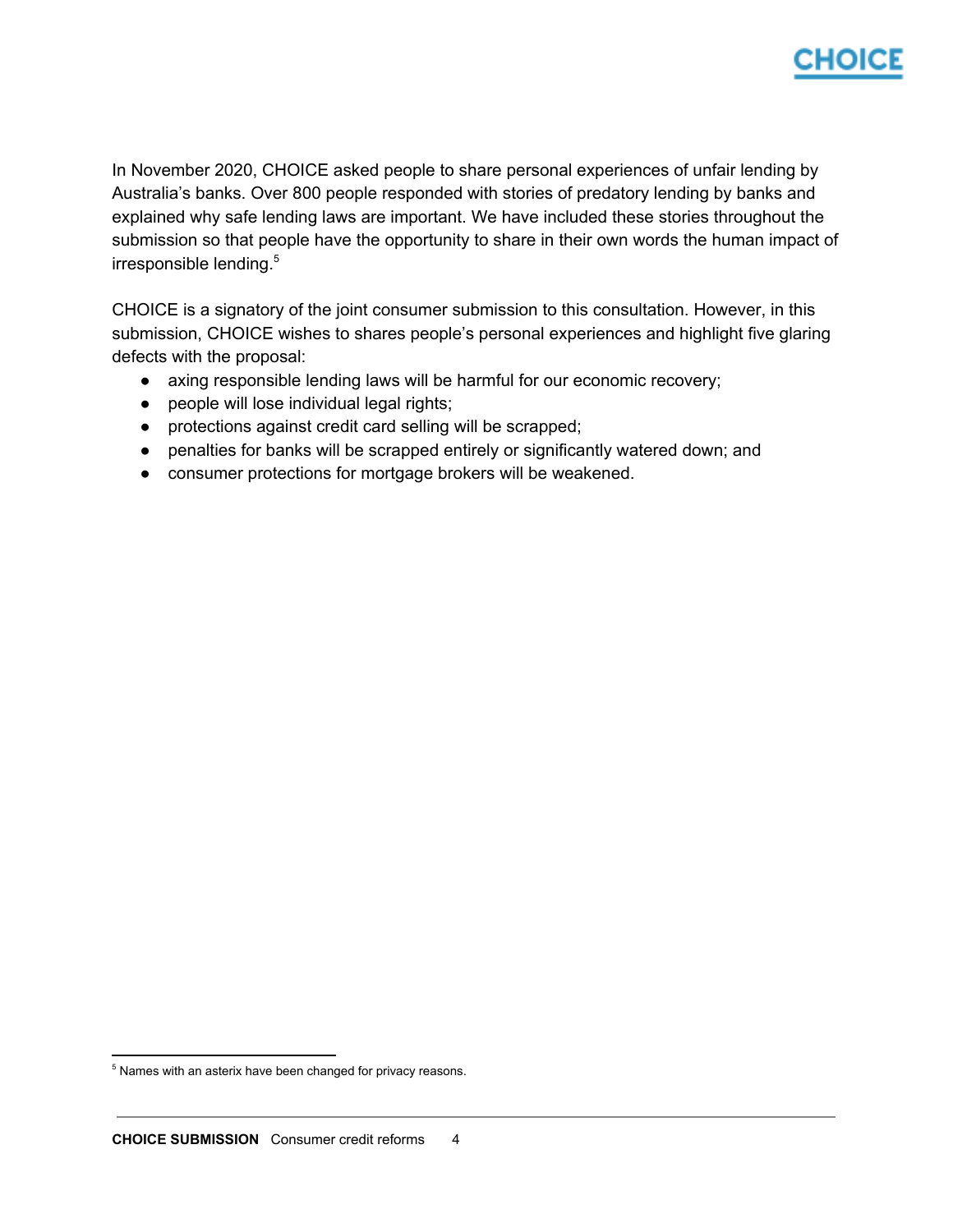

## <span id="page-4-0"></span>**Axing responsible lending laws will be harmful for our economic recovery**

*"Building an economy on borrowing is like building a wall by taking the bricks from the bottom and putting them on the top eventually it will fall down with a big crash."*

 $\_$  ,  $\_$  ,  $\_$  ,  $\_$  ,  $\_$  ,  $\_$  ,  $\_$  ,  $\_$  ,  $\_$  ,  $\_$  ,  $\_$  ,  $\_$  ,  $\_$  ,  $\_$  ,  $\_$  ,  $\_$  ,  $\_$  ,  $\_$  ,  $\_$  ,  $\_$  ,  $\_$  ,  $\_$  ,  $\_$  ,  $\_$  ,  $\_$  ,  $\_$  ,  $\_$  ,  $\_$  ,  $\_$  ,  $\_$  ,  $\_$  ,  $\_$  ,  $\_$  ,  $\_$  ,  $\_$  ,  $\_$  ,  $\_$  ,

 $\_$  ,  $\_$  ,  $\_$  ,  $\_$  ,  $\_$  ,  $\_$  ,  $\_$  ,  $\_$  ,  $\_$  ,  $\_$  ,  $\_$  ,  $\_$  ,  $\_$  ,  $\_$  ,  $\_$  ,  $\_$  ,  $\_$  ,  $\_$  ,  $\_$  ,  $\_$  ,  $\_$  ,  $\_$  ,  $\_$  ,  $\_$  ,  $\_$  ,  $\_$  ,  $\_$  ,  $\_$  ,  $\_$  ,  $\_$  ,  $\_$  ,  $\_$  ,  $\_$  ,  $\_$  ,  $\_$  ,  $\_$  ,  $\_$  ,

Comment by Graham, WA

*"Unfair lending practices hurt our society, and not just the borrower, because people who fall victim to exploitative lenders are frequently left crippled by debt and unable to afford a whole range of consumer goods that they need, and would purchase if they could afford to do so. This disadvantage may also extend to the borrower's family, especially to any children they may have. The effect of this situation on society and the economy is to concentrate money in the* hands of those who do not need it, and to take it from those who do. This results in less money *being spent on a whole range of consumer goods, and thus a slowing in the economy. It can also result in more government money needing to be spent on welfare."*

Comment by Margaret, NSW

*"Responsible lending will not harm the economy, it can only strengthen it as people will not get into unsustainable debt and threaten to bring down the economy by not being able to service the debt."*

 $\_$  ,  $\_$  ,  $\_$  ,  $\_$  ,  $\_$  ,  $\_$  ,  $\_$  ,  $\_$  ,  $\_$  ,  $\_$  ,  $\_$  ,  $\_$  ,  $\_$  ,  $\_$  ,  $\_$  ,  $\_$  ,  $\_$  ,  $\_$  ,  $\_$  ,  $\_$  ,  $\_$  ,  $\_$  ,  $\_$  ,  $\_$  ,  $\_$  ,  $\_$  ,  $\_$  ,  $\_$  ,  $\_$  ,  $\_$  ,  $\_$  ,  $\_$  ,  $\_$  ,  $\_$  ,  $\_$  ,  $\_$  ,  $\_$  ,

 $\_$  ,  $\_$  ,  $\_$  ,  $\_$  ,  $\_$  ,  $\_$  ,  $\_$  ,  $\_$  ,  $\_$  ,  $\_$  ,  $\_$  ,  $\_$  ,  $\_$  ,  $\_$  ,  $\_$  ,  $\_$  ,  $\_$  ,  $\_$  ,  $\_$  ,  $\_$  ,  $\_$  ,  $\_$  ,  $\_$  ,  $\_$  ,  $\_$  ,  $\_$  ,  $\_$  ,  $\_$  ,  $\_$  ,  $\_$  ,  $\_$  ,  $\_$  ,  $\_$  ,  $\_$  ,  $\_$  ,  $\_$  ,  $\_$  ,

Comment by Matthew, NSW

Responsible lending laws were introduced in response to poor lending practices of the financial services marketplace prior to and during the Global Financial Crisis. These are important consumer protections that keep people safe from harmful lending.

### **Credit is flowing in Australia**

Owner-occupier home lending is at record highs in Australia. $6$  The latest ABS data shows that owner occupier home lending is at the highest level since records began in 2002 with total home loans commitments at \$17.3 billion. This is . New first home owner loans rose to the highest level since October 2009.

<sup>&</sup>lt;sup>6</sup> Australian Bureau of Statistics, November 2020, 'Lending Indicators',

https://www.abs.gov.au/statistics/economy/finance/lending-indicators/latest-release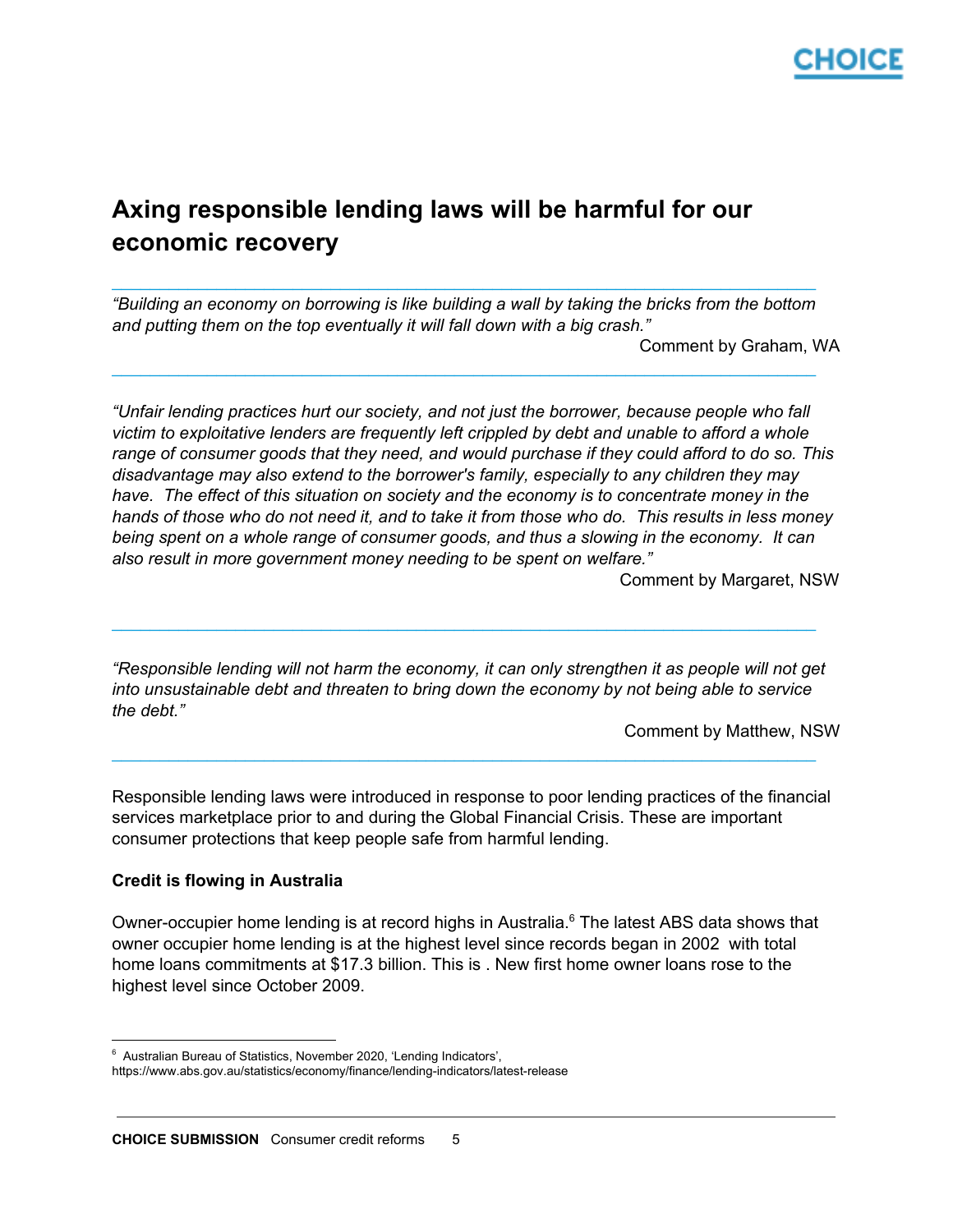

There is no access to credit issue in Australia. The Treasury, APRA and Australia's major banks have said there are no problems with access to credit in Australia. The Treasury's evidence to the Financial Services Royal Commission was that there was no evidence that existing responsible lending laws had "materially affected the availability of credit".<sup>7</sup> In October 2020, APRA testified before Senate Estimates that existing responsible lending laws were not materially affecting the flow of credit. $8$ 

### **Relaxing lending laws will weaken our economy.**

Australia already has the second highest level of personal debt in the world and experiences a "debt overhang effect" which has slowed spending and economic growth. Nearly two million people are struggling with credit card debt. $9$  Almost a third (28%) of all households are servicing a total debt that was three or more times their annualised disposable income.<sup>10</sup>

In 2019, the RBA found Australia has a "debt overhang" effect.<sup>11</sup> Across all mortgage borrowers, the RBA found that increased debt results in reduced household expenditure. They found that "evidence that indebted households reduce their spending by more than other households during adverse macroeconomic shocks."

In October 2020, investment bank UBS found there is "little benefit of repealing responsible lending laws" and it will increase financial stability risk.<sup>12</sup> UBS said that axing lending laws will "increase financial stability risk over the medium term given very highly leveraged Australian households and record low rates."<sup>13</sup> They found "few, if any stories from banks, non-bank lenders or mortgage brokers that credit has not been available."

Empirical evidence from the Global Financial Crisis has shown that high household debt contributes to prolonged recessions. When an economic shock hits, households with high household debt significantly cut back on spending to service existing loans. They are unable to contribute to economic growth and this weakens national recovery. The IMF found that "the experience of the Global Financial Crisis suggests that high household debt can be a source of financial vulnerability and leads to prolonged recessions."<sup>14</sup> A 2010 study by the Federal Reserve Bank of San Fransisco of 36 OECD countries found that growth in household debt is

<sup>8</sup> Commonwealth Australia 2020, 'Senate Economics Legislation Committee. Estimates', 27 October, transcript, p.78

<sup>7</sup> Commonwealth Treasury, 2018, submission to Financial Services Royal Commission: Interim Report, p.34,

https://financialservices.royalcommission.gov.au/Submissions/Documents/interim-report-submissions/POL.9100.0001.1059.pdf

<sup>9</sup> ASIC 2018, REP 580 Credit card lending in Australia

<sup>&</sup>lt;sup>10</sup> Australian Bureau of Statistics, 2019, 'Household income and wealth, Australia', July,

https://www.abs.gov.au/statistics/economy/finance/household-income-and-wealth-australia/latest-release#articles

<sup>&</sup>lt;sup>11</sup> Reserve Bank of Australia, 2019, 'The effect of mortgage debt on consumer spending: evidence from household-level data', July, https://www.rba.gov.au/publications/rdp/2019/2019-06.html

<sup>&</sup>lt;sup>12</sup> UBS Global Research, 19 October 2020, 'Australian Banking Sector Update: UBS Evidence Lab inside - Will repealing Responsible Lending stimulate housing?', p.1 report available on request.

<sup>&</sup>lt;sup>13</sup> UBS Global Research, p.1

<sup>&</sup>lt;sup>14</sup> International Monetary Fund, 2017, 'Global Financial Stability Report October 2017: Is Growth at Risk?', Chapter 2, p.54, https://www.imf.org/en/Publications/GFSR/Issues/2017/09/27/global-financial-stability-report-october-2017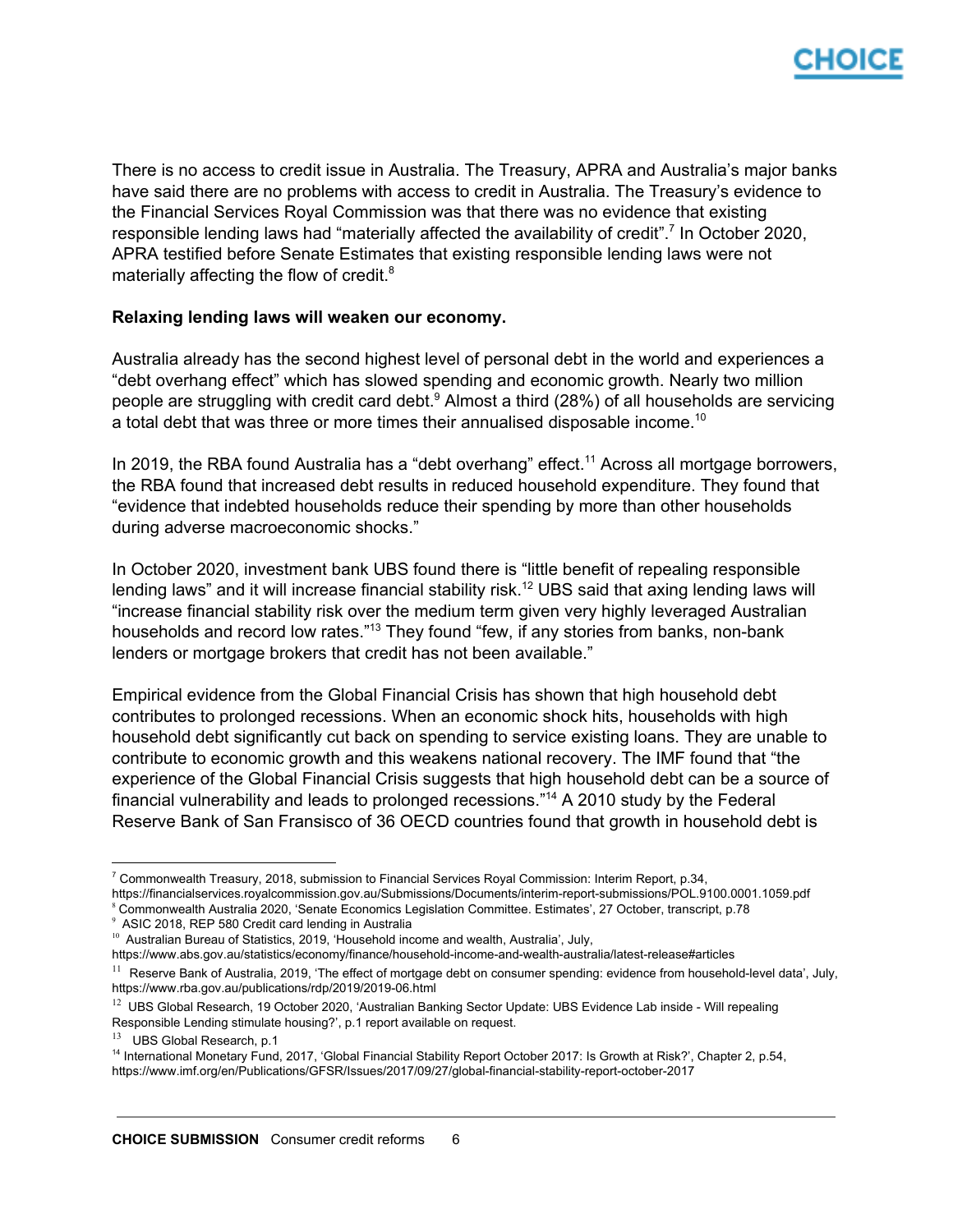

one of the best predictors in decline in household spending during a recession.<sup>15</sup> The Bank of England found during the Global Financial Crisis *"*households with big mortgages cut their spending six times more aggressively than households with no, or at least small, mortgages*.*" 16

### **Loan application times can be improved without axing consumer protections**

Processing times for loan applications are operational challenges that can be solved by banks. Many lenders have offshored processing of mortgage applications. During COVID-19, Westpac admitted that mortgage applications that were carried out in India and Philippines contributed to long delays in applications.<sup>17</sup> ANZ also acknowledged operational challenges in processing applications during COVID-19.<sup>18</sup>

The roll out of Open Banking will likely fast track the process of mortgage application and approval. Open Banking came into effect on 1 July 2020, and the benefits for both consumers and lenders have not had a chance to materialise. As an example, Regional Australia Bank was one of the first Australian banks to use Open Banking technology. The bank is able to analyse over 3000 expenditure transactions in seconds.<sup>19</sup>

 $16$  A. Brazier, 2017, "Debt Strikes Back' or 'The Return of the Regulator'?, July, p.4,

<sup>&</sup>lt;sup>15</sup> R. Glick and K. Lansing, 2010, 'Global Household Leverage, House Prices, and Consumption', FRBSF Economic Letter, Federal Reserve Bank of San Francisco,

https://www.frbsf.org/economic-research/publications/economic-letter/2010/january/global-household-leverage-house-prices-consu mption/

https://www.bankofengland.co.uk/-/media/boe/files/speech/2017/debt-strikes-back-or-return-of-the-regulator.pdf?la=en&hash=DADC 9209D8C64E623B1A2C2B9EF5F1B47A9C0080

<sup>&</sup>lt;sup>17</sup> C Yeates, 2020 "Response rates have been too slow': Westpac brings call centre jobs back to Australia', Sydney Morning Herald, July 29

https://www.smh.com.au/business/banking-and-finance/response-rates-have-been-too-slow-westpac-brings-call-centre-jobs-back-to -australia-20200729-p55gjp.html

<sup>&</sup>lt;sup>18</sup> J Frost and J Thomson, 2020, 'ANZ hit by loan delays in rush to refinance', AFR, May 2020,

https://www.afr.com/companies/financial-services/anz-hit-by-loan-delays-in-rush-to-refinance-20200520-p54una

<sup>&</sup>lt;sup>19</sup> Finextra 2020, 'Regional Australia Bank uses Basig to approve country's first Open Banking loan', 3 July,

https://www.finextra.com/pressarticle/83158/regional-australia-bank-uses-basiq-to-approve-countrys-first-open-banking-loan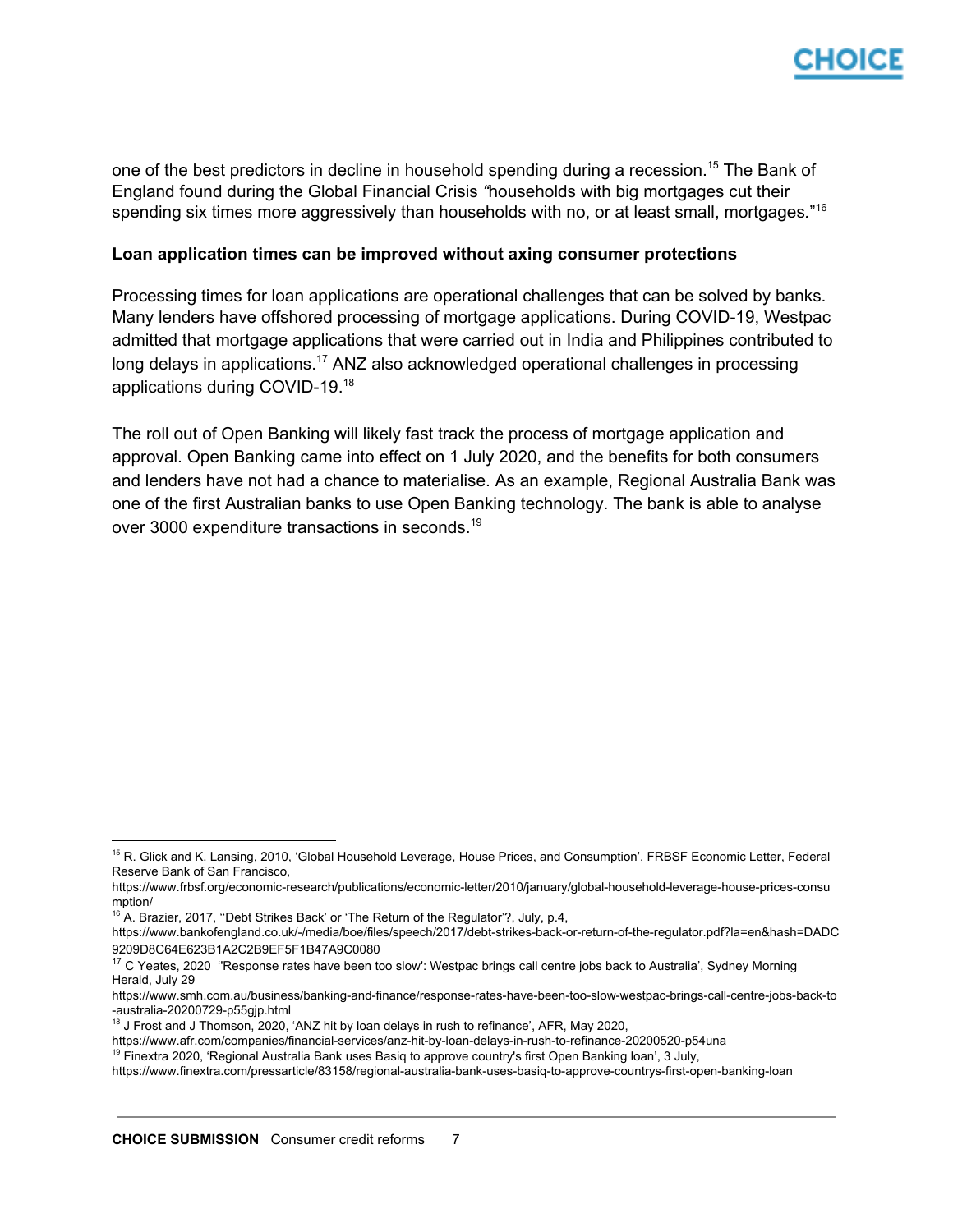

## <span id="page-7-0"></span>**Credit card protections will be removed or significantly weakened**

"In 2010 and 2011, one of the big four banks allowed my son, Michael, to run up a number of *credit card debts in excess of \$50,000 [well above his expected yearly income of about \$35,000] despite the fact that the bank was fully aware that his weekly income was no more than \$675 per week. The bank at one stage rolled two credit card debts into a seven-year personal loan with an interest rate of 17.4% p.a. and still issued him with a further credit card. My son was never informed of the financial implications of these arrangements, with the end result that he was bankrupted at a time when he and his partner were expecting a baby."* Story shared by Clive, NSW

 $\_$  ,  $\_$  ,  $\_$  ,  $\_$  ,  $\_$  ,  $\_$  ,  $\_$  ,  $\_$  ,  $\_$  ,  $\_$  ,  $\_$  ,  $\_$  ,  $\_$  ,  $\_$  ,  $\_$  ,  $\_$  ,  $\_$  ,  $\_$  ,  $\_$  ,  $\_$  ,  $\_$  ,  $\_$  ,  $\_$  ,  $\_$  ,  $\_$  ,  $\_$  ,  $\_$  ,  $\_$  ,  $\_$  ,  $\_$  ,  $\_$  ,  $\_$  ,  $\_$  ,  $\_$  ,  $\_$  ,  $\_$  ,  $\_$  ,

*"My daughter was pressured by bank staff to have a credit card when she went to open a bank* account. There was no consideration for her age or ability to pay off a credit card (she was a *student)."*

 $\_$  ,  $\_$  ,  $\_$  ,  $\_$  ,  $\_$  ,  $\_$  ,  $\_$  ,  $\_$  ,  $\_$  ,  $\_$  ,  $\_$  ,  $\_$  ,  $\_$  ,  $\_$  ,  $\_$  ,  $\_$  ,  $\_$  ,  $\_$  ,  $\_$  ,  $\_$  ,  $\_$  ,  $\_$  ,  $\_$  ,  $\_$  ,  $\_$  ,  $\_$  ,  $\_$  ,  $\_$  ,  $\_$  ,  $\_$  ,  $\_$  ,  $\_$  ,  $\_$  ,  $\_$  ,  $\_$  ,  $\_$  ,  $\_$  ,

 $\_$  ,  $\_$  ,  $\_$  ,  $\_$  ,  $\_$  ,  $\_$  ,  $\_$  ,  $\_$  ,  $\_$  ,  $\_$  ,  $\_$  ,  $\_$  ,  $\_$  ,  $\_$  ,  $\_$  ,  $\_$  ,  $\_$  ,  $\_$  ,  $\_$  ,  $\_$  ,  $\_$  ,  $\_$  ,  $\_$  ,  $\_$  ,  $\_$  ,  $\_$  ,  $\_$  ,  $\_$  ,  $\_$  ,  $\_$  ,  $\_$  ,  $\_$  ,  $\_$  ,  $\_$  ,  $\_$  ,  $\_$  ,  $\_$  ,

Story shared by Tessa\*, WA

"At the age of 18 (in 2013) I was invited by CBA to apply for a credit card, which I followed *through with. Prior to laws prohibiting credit limit increases, I received a number of invitations* sent to my phone - inviting me to increase my limit from an initial amount of \$1,500 - to its *eventual limit of \$16,000 before I consolidated and closed the account. While I was fortunate enough to work in the credit industry and therefore did not use the entire amount made available to me, countless others have not been so lucky."*

Story shared by Adam, QLD

"*After being offered unsolicited increases in credit card limits I ended up over \$100,000 in debt and, after struggling for years to maintain payments, my only recourse was to enter bankruptcy. The stress associated to this time contributed to my having a significant stroke at a relatively early age (54). The idea that others could be placed in a similar position is disturbing.*" Story shared by Nikita\*, NSW

 $\_$  ,  $\_$  ,  $\_$  ,  $\_$  ,  $\_$  ,  $\_$  ,  $\_$  ,  $\_$  ,  $\_$  ,  $\_$  ,  $\_$  ,  $\_$  ,  $\_$  ,  $\_$  ,  $\_$  ,  $\_$  ,  $\_$  ,  $\_$  ,  $\_$  ,  $\_$  ,  $\_$  ,  $\_$  ,  $\_$  ,  $\_$  ,  $\_$  ,  $\_$  ,  $\_$  ,  $\_$  ,  $\_$  ,  $\_$  ,  $\_$  ,  $\_$  ,  $\_$  ,  $\_$  ,  $\_$  ,  $\_$  ,  $\_$  ,

 $\_$  ,  $\_$  ,  $\_$  ,  $\_$  ,  $\_$  ,  $\_$  ,  $\_$  ,  $\_$  ,  $\_$  ,  $\_$  ,  $\_$  ,  $\_$  ,  $\_$  ,  $\_$  ,  $\_$  ,  $\_$  ,  $\_$  ,  $\_$  ,  $\_$  ,  $\_$  ,  $\_$  ,  $\_$  ,  $\_$  ,  $\_$  ,  $\_$  ,  $\_$  ,  $\_$  ,  $\_$  ,  $\_$  ,  $\_$  ,  $\_$  ,  $\_$  ,  $\_$  ,  $\_$  ,  $\_$  ,  $\_$  ,  $\_$  ,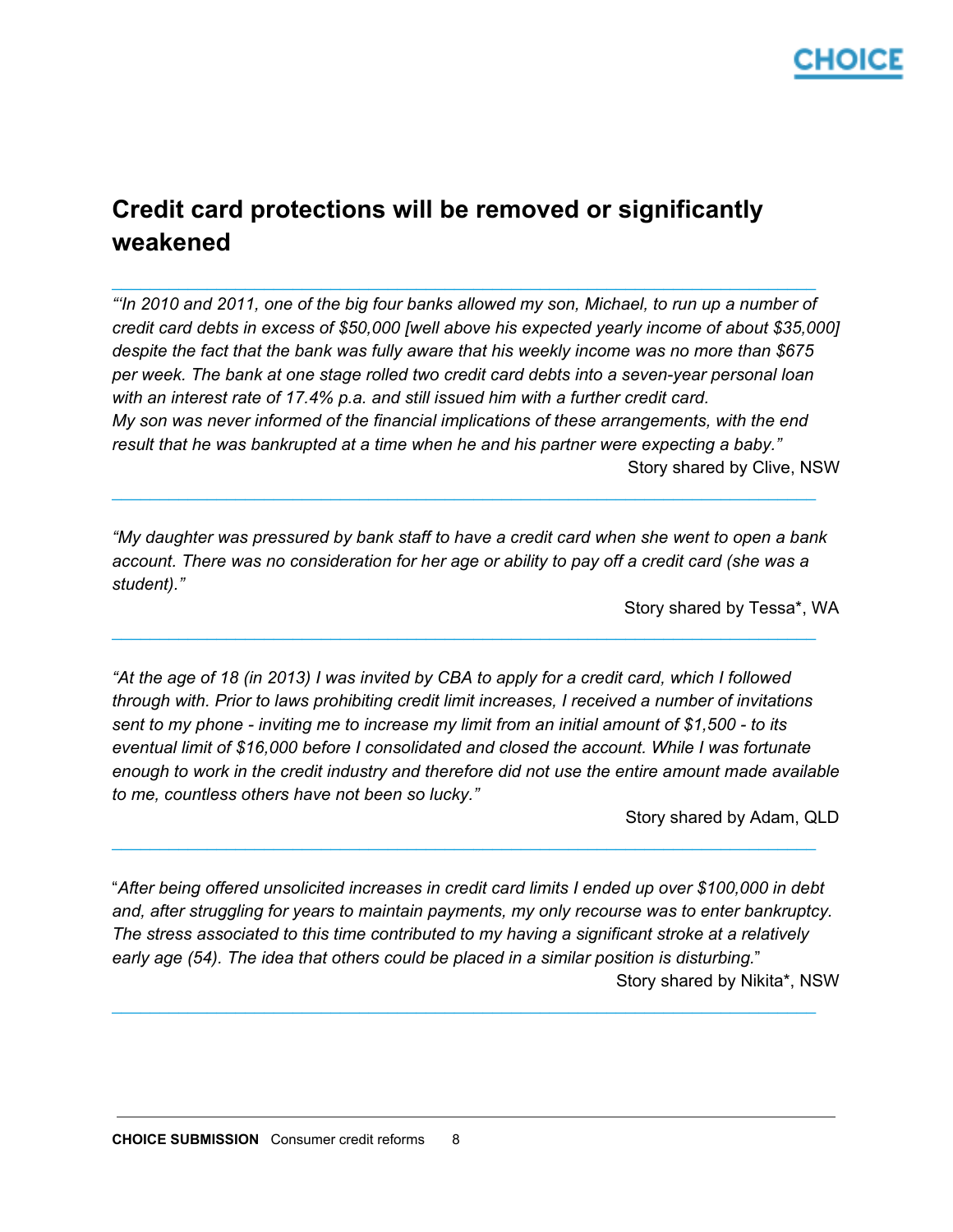

*"My 81 year old mother who doesn't need a credit card was given one and was paying fees and late fees on top of those fees while she was in hospital."*

Story shared by Marguerite\*, NSW

"My son, who has Autism, was sent a letter offering a credit card. Had I not taken steps to stop *him he could have run up a debt much larger than he could have serviced. The bank knew he had a disability as he had a fee free account because of it."*

 $\_$  ,  $\_$  ,  $\_$  ,  $\_$  ,  $\_$  ,  $\_$  ,  $\_$  ,  $\_$  ,  $\_$  ,  $\_$  ,  $\_$  ,  $\_$  ,  $\_$  ,  $\_$  ,  $\_$  ,  $\_$  ,  $\_$  ,  $\_$  ,  $\_$  ,  $\_$  ,  $\_$  ,  $\_$  ,  $\_$  ,  $\_$  ,  $\_$  ,  $\_$  ,  $\_$  ,  $\_$  ,  $\_$  ,  $\_$  ,  $\_$  ,  $\_$  ,  $\_$  ,  $\_$  ,  $\_$  ,  $\_$  ,  $\_$  ,

 $\_$  ,  $\_$  ,  $\_$  ,  $\_$  ,  $\_$  ,  $\_$  ,  $\_$  ,  $\_$  ,  $\_$  ,  $\_$  ,  $\_$  ,  $\_$  ,  $\_$  ,  $\_$  ,  $\_$  ,  $\_$  ,  $\_$  ,  $\_$  ,  $\_$  ,  $\_$  ,  $\_$  ,  $\_$  ,  $\_$  ,  $\_$  ,  $\_$  ,  $\_$  ,  $\_$  ,  $\_$  ,  $\_$  ,  $\_$  ,  $\_$  ,  $\_$  ,  $\_$  ,  $\_$  ,  $\_$  ,  $\_$  ,  $\_$  ,

Story shared by Manuela\*, South Australia

It's clear from these stories that lenders have a shameful track record of hawking credit cards to people, particularly to teenagers and people experiencing financial vulnerability.

The Government's policy will either significantly weaken or remove core consumer protections for credit cards. This policy will give a green light to lenders to sell credit cards to people, irrespective of whether it is suitable.

Credit cards are high-interest, high-fee and risky financial products. The interaction of balance transfer deals, annual fees, different interest rates for purchases and cash advances, interest-free periods and minimum repayment amounts make them extremely complex products. Banks need to be responsible in ensuring that cards sold are appropriate and will not place people in financial hardship or harm.

The Government's proposal creates a dangerous loophole, where bank-issued credit cards sold will not be subject to any responsible lending obligations. Credit cards issued by banks represent over 75% of cards sold in Australia.<sup>20</sup>

Banks stand to make significant profit by trapping people into a cycle of persistent credit card debt. Lenders profit when people can only afford to meet interest repayments and fail to pay down the principal. The law will exacerbate the issue of persistent credit card debt and place more households in financial hardship.

The Government's proposal also removes another important consumer protection for bank-issued credit cards. It scraps the important protection that determines that a credit card is unsuitable if a consumer could not repay credit limit within a reasonable time period, which is

<sup>&</sup>lt;sup>20</sup>Productivity Commission, 2018, Competition in the Australian Financial System, Final Report, p.4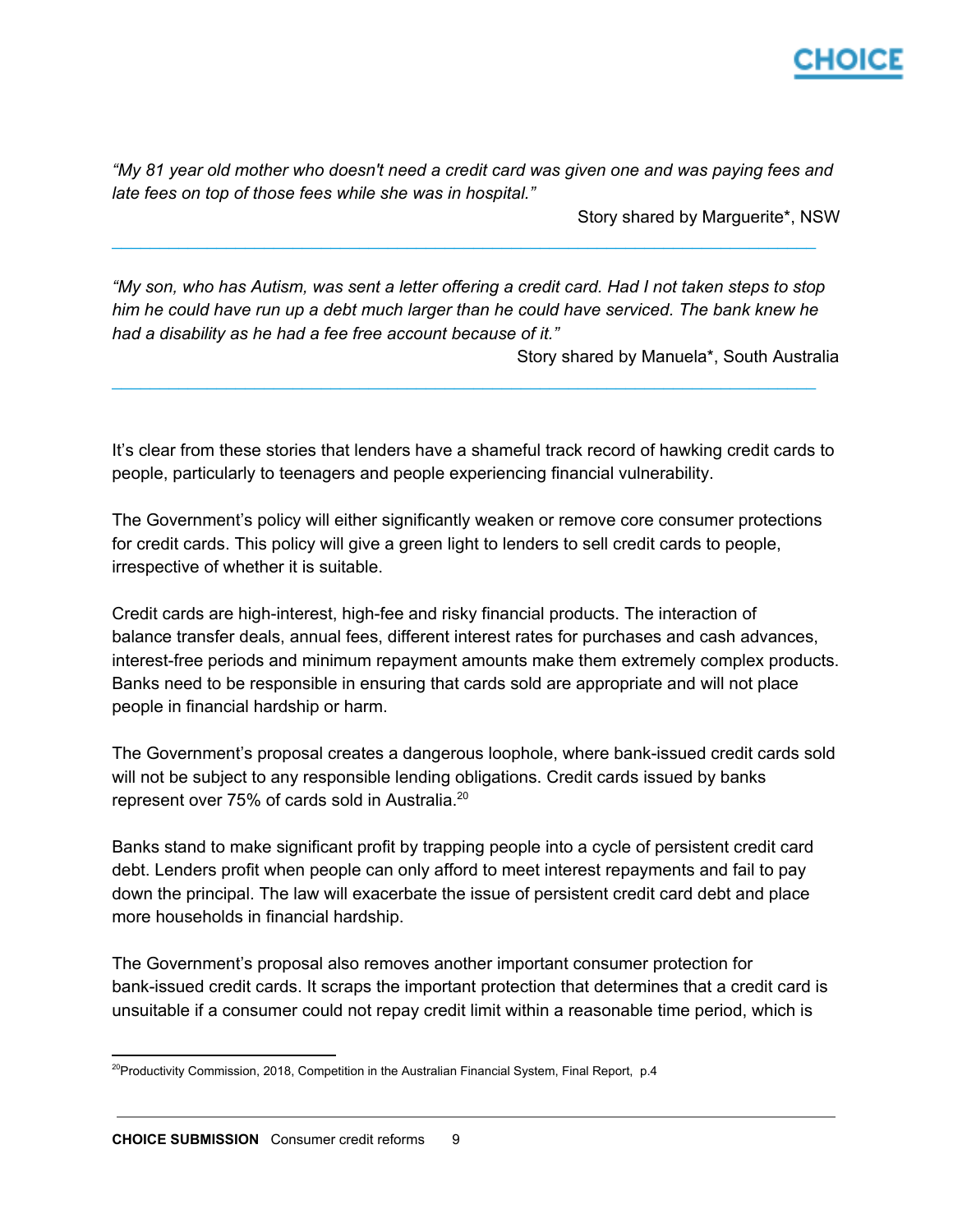currently set at three years.<sup>21</sup> This was passed by the Federal Government in 2018 and the law only came into effect in 2019. This would significantly weaken consumer protection for people, and give more power to the major banks to market unsuitable credit cards.

Before this requirement was legislated, card issuers calculated a consumer's ability to repay based on the minimum repayment (such as 2% of the outstanding balance), not the full credit limit. In 2016, Treasury noted how credit card providers regularly sold cards to people based on meeting these minimum repayments and not on reasonable timeframes. They concluded that:

"*Card issuers set minimum repayment amounts as a very small proportion of the outstanding balance, so that households making the minimum repayment will only pay off their balance over a very long period and incur very large interest costs. Making the higher repayments required to pay off their outstanding balance may be sufficient to cause financial distress for many consumers."* 22

<sup>&</sup>lt;sup>21</sup> Treasury Laws Amendment (Banking Measures No. 1) Act 2018 (Cth)

<sup>&</sup>lt;sup>22</sup> Treasury, 2016, 'Credit cards: improving consumer outcomes and enhancing competition', May,

https://treasury.gov.au/sites/default/files/2019-03/C2016-024\_Credit\_card\_reforms\_CP.pdf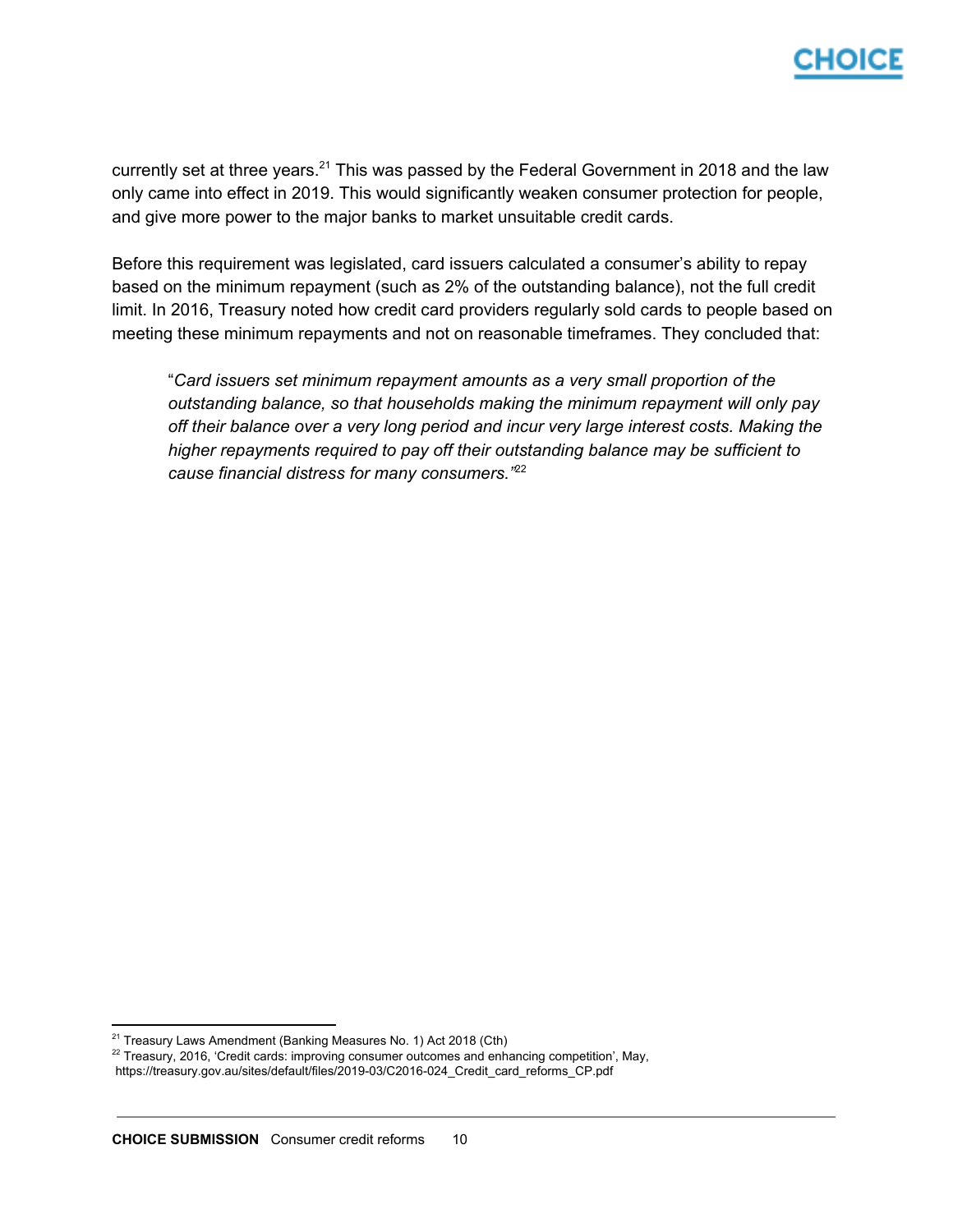# **People will lose legal rights**

"Our son was in a bad place at the time and the bank encouraged him to take a credit card which he had no way of using properly or the ability to pay it back. We advised them previously of his health and situation, not to approach him with offers such as this but they did it anyway. *We ended up having to get the Financial Ombudsman onto the case to navigate our way through the problem which we managed to finally clear."*

 $\_$  ,  $\_$  ,  $\_$  ,  $\_$  ,  $\_$  ,  $\_$  ,  $\_$  ,  $\_$  ,  $\_$  ,  $\_$  ,  $\_$  ,  $\_$  ,  $\_$  ,  $\_$  ,  $\_$  ,  $\_$  ,  $\_$  ,  $\_$  ,  $\_$  ,  $\_$  ,  $\_$  ,  $\_$  ,  $\_$  ,  $\_$  ,  $\_$  ,  $\_$  ,  $\_$  ,  $\_$  ,  $\_$  ,  $\_$  ,  $\_$  ,  $\_$  ,  $\_$  ,  $\_$  ,  $\_$  ,  $\_$  ,  $\_$  ,

 $\_$  ,  $\_$  ,  $\_$  ,  $\_$  ,  $\_$  ,  $\_$  ,  $\_$  ,  $\_$  ,  $\_$  ,  $\_$  ,  $\_$  ,  $\_$  ,  $\_$  ,  $\_$  ,  $\_$  ,  $\_$  ,  $\_$  ,  $\_$  ,  $\_$  ,  $\_$  ,  $\_$  ,  $\_$  ,  $\_$  ,  $\_$  ,  $\_$  ,  $\_$  ,  $\_$  ,  $\_$  ,  $\_$  ,  $\_$  ,  $\_$  ,  $\_$  ,  $\_$  ,  $\_$  ,  $\_$  ,  $\_$  ,  $\_$  ,

Story shared by Ian\*, WA

Under the Government's proposal, people will lose legal rights.

In October 2020, the Commonwealth Bank of Australia was charged in the Federal Court for providing unsolicited credit limit increases to a problem gambler.<sup>23</sup> The borrower requested that the bank stop providing credit, yet the bank increased the credit limit to \$35,000. Under the Government's proposal, it will be very challenging to bring individual claims such as this against lenders who lend unfairly to borrowers.

Consumers will likely lose the ability to take a bank to court or an ombudsman for an individual breach of lending laws.The new legislation focuses on lenders having adequate systems, processes and policies in place, rather than requiring individual loans to be suitable.<sup>24</sup> This firmly tips the balance of power into the hands of the banks.

It will be extremely challenging for an individual to prove that a bank had adequate "systems, processes and policies" in place for an individual breach of lending. It will be incumbent on the consumer to establish exactly what the 'system, process or policy' was at the time of offering the loan. Banks will not be forthright in providing these internal documents. Further, each time an advocate represents a consumer at AFCA, they will need to find the specific documents from the lender at that point in time. This is overly cumbersome and will likely disenfranchise many people from seeking redress.

<sup>&</sup>lt;sup>23</sup> ASIC 2020, '20-263MR CBA ordered to pay \$150,000 for credit limit increase provided to problem gambler: Royal Commission case study', 30 October,

https://asic.gov.au/about-asic/news-centre/find-a-media-release/2020-releases/20-263mr-cba-ordered-to-pay-150-000-for-credit-limit -increase-provided-to-problem-gambler-royal-commission-case-study/

<sup>24</sup> Prudential Standard APS 220 Credit Quality (APS 220)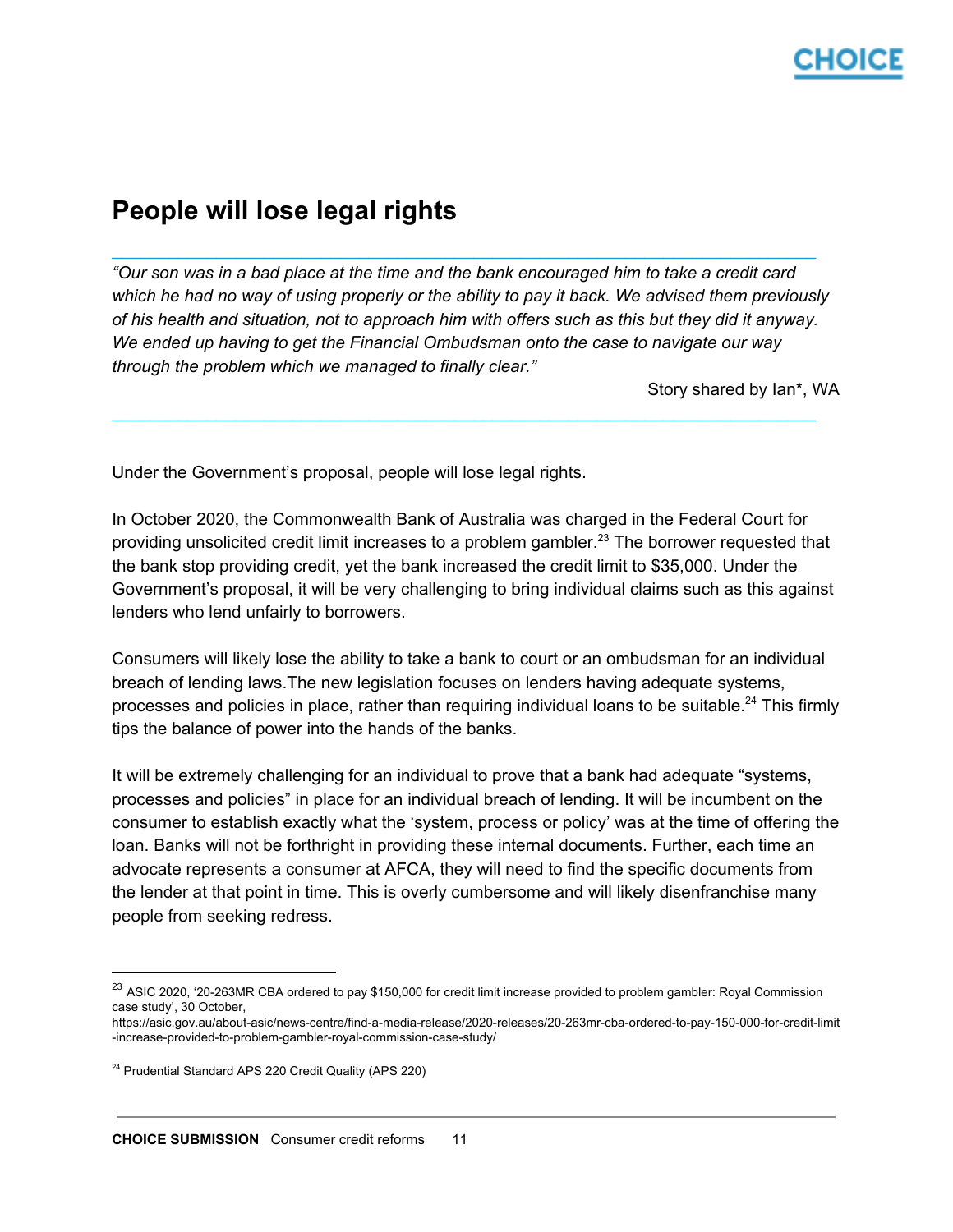

It remains highly unlikely that an individual who has been sold an unsuitable loan will be able to seek compensation for a breach of the law. Under the existing law, a court has the power to compensate an individual if they suffer loss or damage as a result of another party's breach of a civil penalty provision in the Act. 25

Under the current law, breaches of responsible lending obligations attract a civil penalty provision. However, the Government's proposal scraps civil penalty provisions for selling unsuitable or unaffordable loans. People will be unable to receive remedy or compensation for poor lending practices. This goes against community standards and expectations. In a recent November 2020 nationally representative survey, 82% of people think there should be compensation for people when they are wronged by financial institutions.<sup>26</sup>

It is extremely concerning that the Government is considering weakening people's legal rights and access to compensation when they are wronged.

<sup>25</sup> s178, *National Consumer Credit Protection Act 2009*

<sup>&</sup>lt;sup>26</sup> Polling was completed as part of the Dynata's weekly "Omnipulse" omnibus. The fieldwork was conducted on 11-16 November, 2020. 1,014 people completed the survey and data was weighed to the latest ABS census data so results are nationally representative.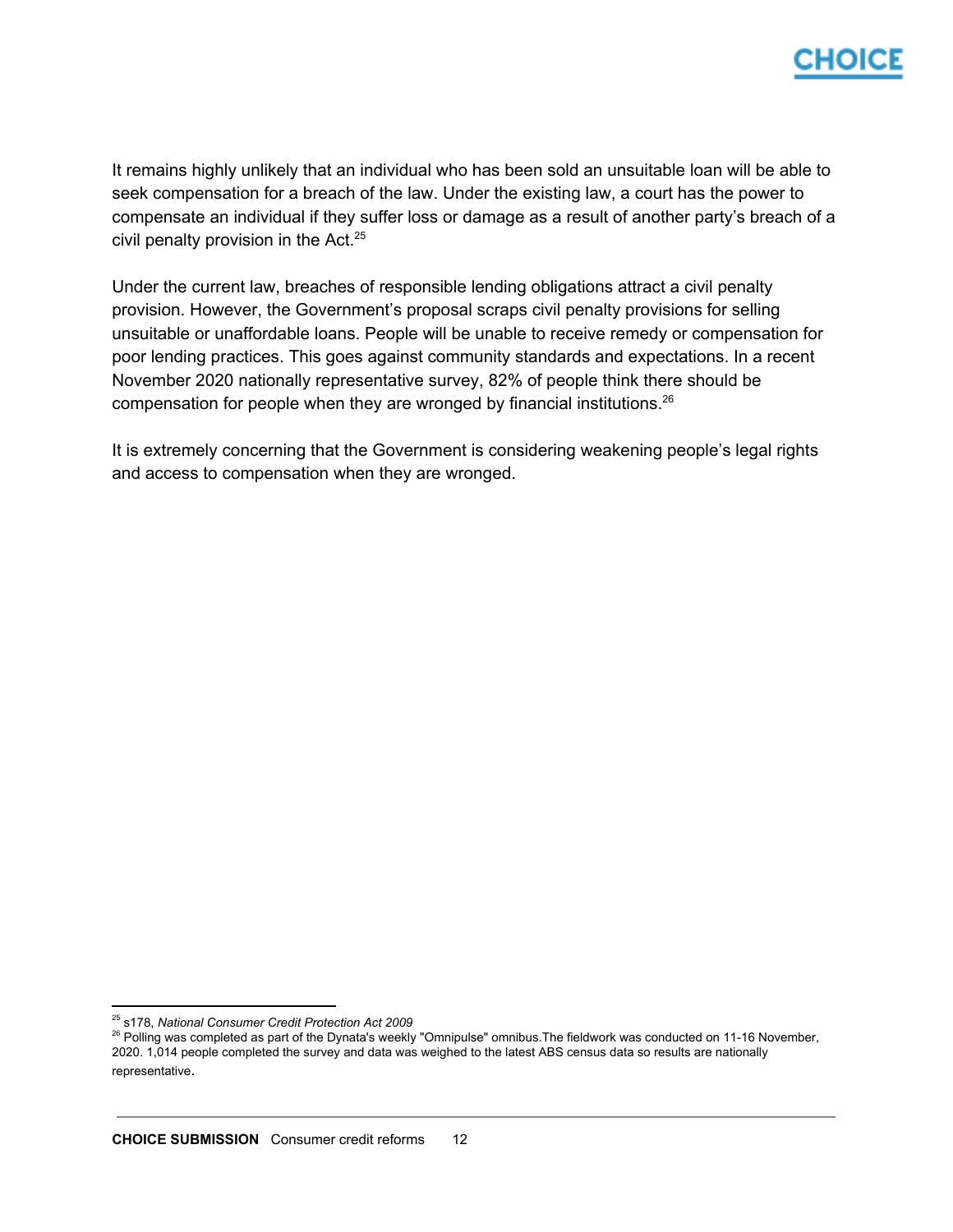

## <span id="page-12-0"></span>**Consumer protections for mortgage brokers will be watered down**

 $\_$  ,  $\_$  ,  $\_$  ,  $\_$  ,  $\_$  ,  $\_$  ,  $\_$  ,  $\_$  ,  $\_$  ,  $\_$  ,  $\_$  ,  $\_$  ,  $\_$  ,  $\_$  ,  $\_$  ,  $\_$  ,  $\_$  ,  $\_$  ,  $\_$  ,  $\_$  ,  $\_$  ,  $\_$  ,  $\_$  ,  $\_$  ,  $\_$  ,  $\_$  ,  $\_$  ,  $\_$  ,  $\_$  ,  $\_$  ,  $\_$  ,  $\_$  ,  $\_$  ,  $\_$  ,  $\_$  ,  $\_$  ,  $\_$  ,

*"Mortgage broker falsified home loan information resulting in 100% finance for purchase price and costs. The Mortgage Broker was advertised as a "wealth manager" for the (major) bank, including use of the bank's logo in advertising material. In another example my signature was fraudulently used on a personal loan by the same person who had long standing connections with bank manager at a smaller bank."*

 $\_$  ,  $\_$  ,  $\_$  ,  $\_$  ,  $\_$  ,  $\_$  ,  $\_$  ,  $\_$  ,  $\_$  ,  $\_$  ,  $\_$  ,  $\_$  ,  $\_$  ,  $\_$  ,  $\_$  ,  $\_$  ,  $\_$  ,  $\_$  ,  $\_$  ,  $\_$  ,  $\_$  ,  $\_$  ,  $\_$  ,  $\_$  ,  $\_$  ,  $\_$  ,  $\_$  ,  $\_$  ,  $\_$  ,  $\_$  ,  $\_$  ,  $\_$  ,  $\_$  ,  $\_$  ,  $\_$  ,  $\_$  ,  $\_$  ,

Story shared by Lilian, VIC

*"...our broker did not advise the banks that my employment was highly likely to change from employed to unemployed submitted a loan application for \$425k approx., submitted a loan application a couple years later that finance lawyers are of the opinion we could not afford. Gave financial recommendations, which had us take out a personal loan, and sell property. The bank never checked the accuracy of information nor did either parties [sic] consider our personal circumstances, instead used a formula, which clearly does not work for everyone. We* are in a world of debt that we can't afford. I don't know where Myself and my daughter will be *living in the future because we may lose our house and literally live pay cheque to pay cheque on a part time employment basis."*

Story shared by Nicole, QLD

"*My sister and I were granted a mortgage for a piece of land through a dodgy mortgage broker. They manipulated our documents so that only pay slips with overtime and highest amounts* were used, not pay slips in order of date of issue. They also ensured that I was not included on the title of the land at the bequest of a third party who is not a part of the loan. So now I have a *huge debt with nothing to show for it, which prevents me from applying for any other types of credit. Until the 'land-owner' and co-mortgagee decides to sell the land, I'm completely screwed*."

 $\_$  ,  $\_$  ,  $\_$  ,  $\_$  ,  $\_$  ,  $\_$  ,  $\_$  ,  $\_$  ,  $\_$  ,  $\_$  ,  $\_$  ,  $\_$  ,  $\_$  ,  $\_$  ,  $\_$  ,  $\_$  ,  $\_$  ,  $\_$  ,  $\_$  ,  $\_$  ,  $\_$  ,  $\_$  ,  $\_$  ,  $\_$  ,  $\_$  ,  $\_$  ,  $\_$  ,  $\_$  ,  $\_$  ,  $\_$  ,  $\_$  ,  $\_$  ,  $\_$  ,  $\_$  ,  $\_$  ,  $\_$  ,  $\_$  ,

 $\_$  ,  $\_$  ,  $\_$  ,  $\_$  ,  $\_$  ,  $\_$  ,  $\_$  ,  $\_$  ,  $\_$  ,  $\_$  ,  $\_$  ,  $\_$  ,  $\_$  ,  $\_$  ,  $\_$  ,  $\_$  ,  $\_$  ,  $\_$  ,  $\_$  ,  $\_$  ,  $\_$  ,  $\_$  ,  $\_$  ,  $\_$  ,  $\_$  ,  $\_$  ,  $\_$  ,  $\_$  ,  $\_$  ,  $\_$  ,  $\_$  ,  $\_$  ,  $\_$  ,  $\_$  ,  $\_$  ,  $\_$  ,  $\_$  ,

Story shared by Sadio\*, VIC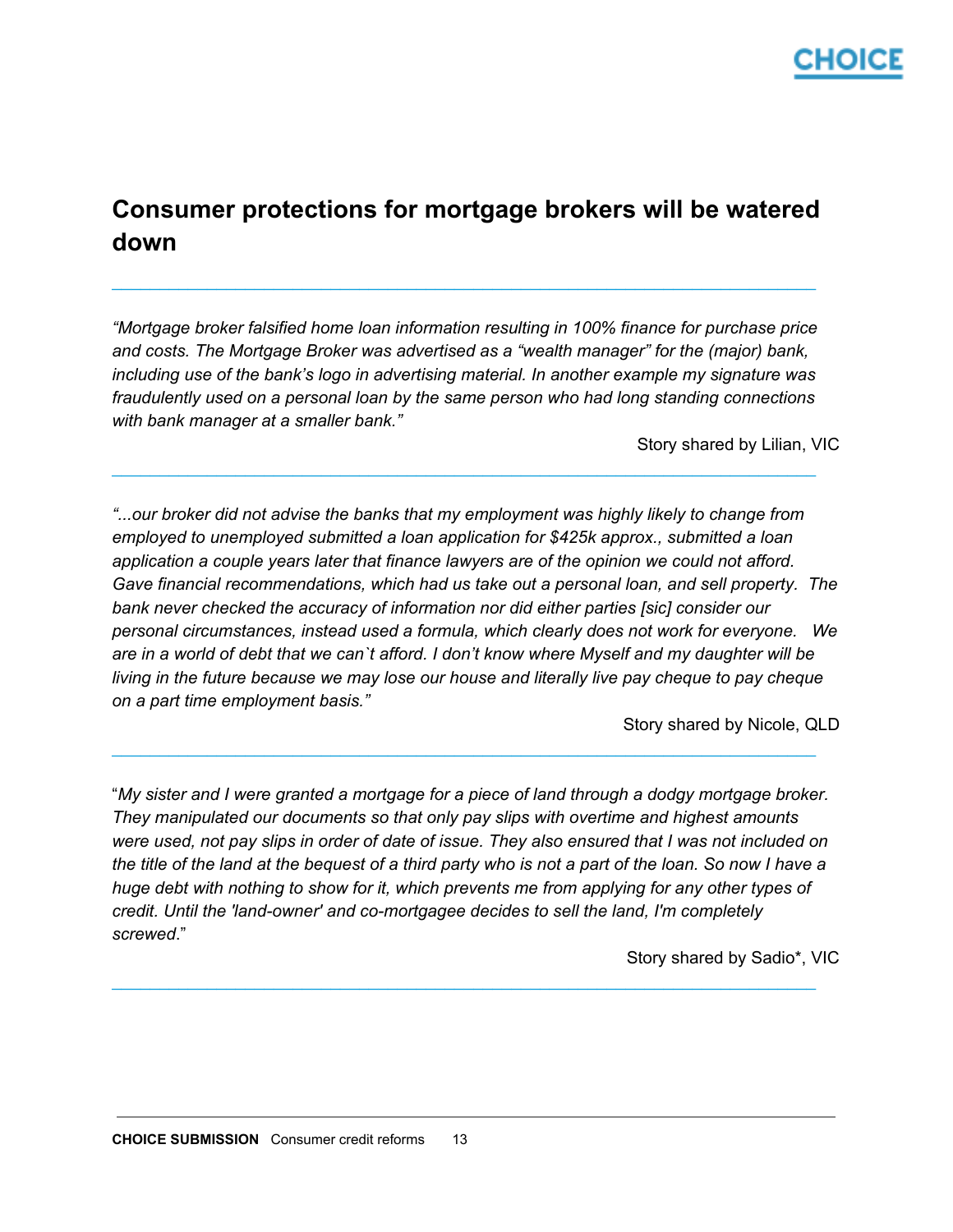Axing responsible lending obligations for mortgage brokers will cause harm to people who use a broker.

The mortgage broking industry operates on a conflicted business model. Mortgage brokers have an incentive to recommend loans that will maximise their upfront and trail commission, irrespective of whether it is suitable. The Royal Commission identified this conflict of interest as a leading driver of misconduct. Commissioner Hayne found:

"*The fact that the broker is paid only if a loan application succeeds stands as an obvious motive for that kind of conduct. It is in the broker's financial interests to have the lender approve the loan.*" 27

Responsible lending obligations are an essential safeguard that ensures that brokers undertake adequate checks and balances to ensure they recommend appropriate loans to people. Brokers remain incentivised to falsify information on loan applications to earn commission. Broker fraud continues to remain a serious problem in the industry. An October 2020 UBS report found that 42% of loan applications through the broker channel misstated the mortgage application, compared with 22% through the bank's channel.<sup>28</sup> If responsible lending obligations for brokers were axed, we will likely see an increase in broker fraud, as there are less requirements for brokers to make detailed investigations and assessments of an applicant's financial situation.

The newly legislated best interests duty was designed to be a complementary legal obligation that operates alongside responsible lending obligations.The best interests duty has no explicit requirements for brokers to assess suitability or affordability of loans. This obligation was left to the responsible lending requirements of the broker. The Explanatory Memorandum for the best interest duty states,

"*the best interests duty and the responsible lending obligations are separate obligations that operate alongside each other and apply every time credit assistance regulated by the Credit Act is provided by a mortgage broker.*" 29

 $27$  Royal Commission into Misconduct in the Banking, Superannuation and Financial Services Industry, Final Report, p.65 <sup>28</sup> UBS Global Research, 19 October 2020, 'Australian Banking Sector Update: UBS Evidence Lab inside - Will repealing Responsible Lending stimulate housing?'

<sup>&</sup>lt;sup>29</sup> Financial Sector Reform (Hayne Royal Commission Response) - Protecting Consumers (2019 Measures) Bill 2019, p.28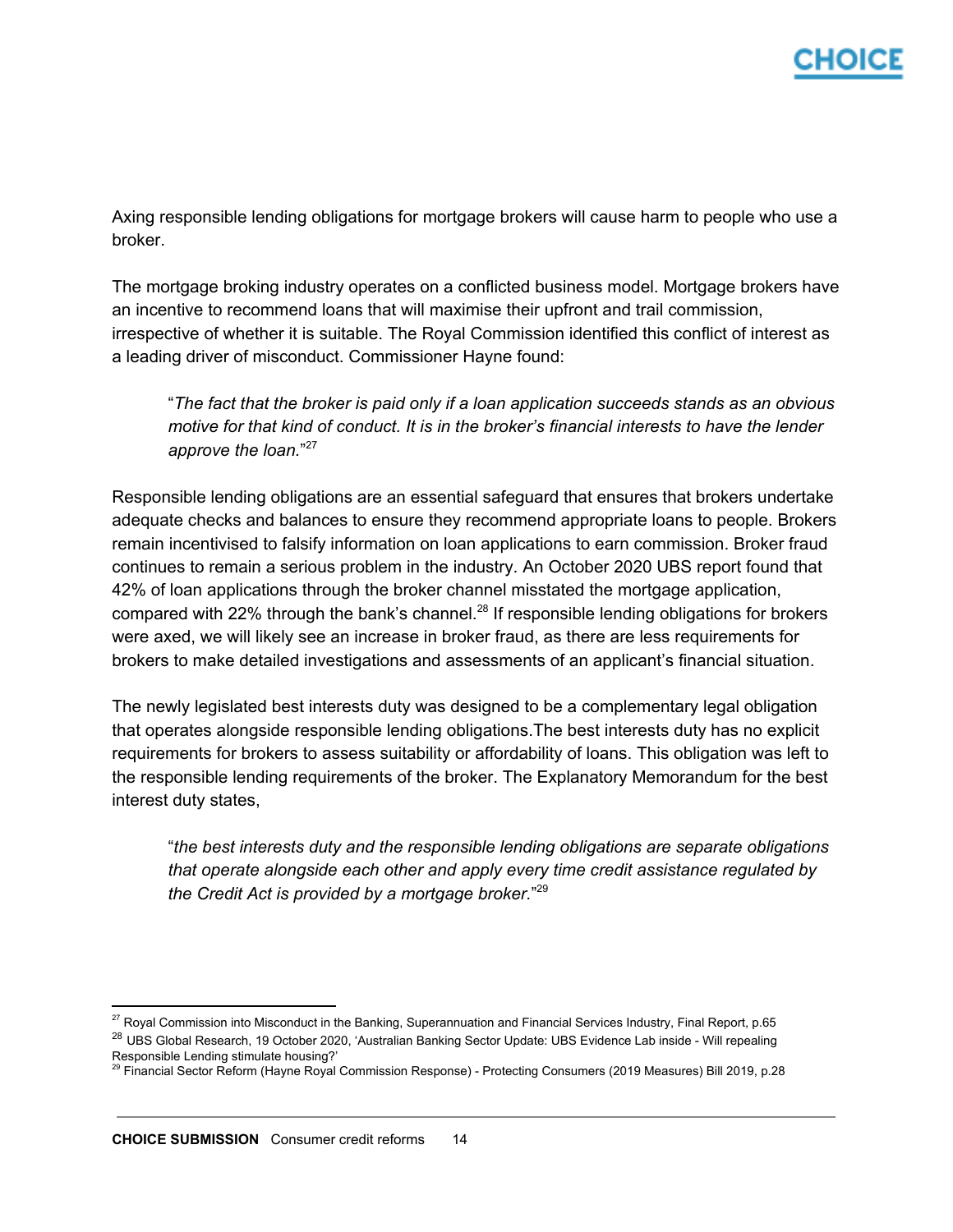This is also codified in ASIC's Regulatory Guide which states that both obligations are "complementary".<sup>30</sup> According to the Regulatory Guide, responsible lending obligations require brokers "to make reasonable inquiries about the consumer's requirements and objectives, and make reasonable inquiries about the consumer's financial situation."<sup>31</sup>

Responsible lending obligations and the best interests duty are separate and complementary layers of consumer protection that protect people from poor conduct from a broker. Removing responsible lending obligations will take away a core protection that consumers have against poor conduct. It will undermine the effectiveness of the best interests duty. It will undermine the tangible, concrete steps that brokers have to satisfy to discharge their existing responsible lending obligations

<sup>&</sup>lt;sup>30</sup> ASIC 2020, Regulatory Guide 273, Mortgage brokers: best interests duty, June, p.8 <https://download.asic.gov.au/media/5641325/rg273-published-24-june-2020.pdf>

<sup>&</sup>lt;sup>31</sup> ASIC 2020, Regulatory Guide 273, Mortgage brokers: best interests duty, June, p.10

<https://download.asic.gov.au/media/5641325/rg273-published-24-june-2020.pdf>